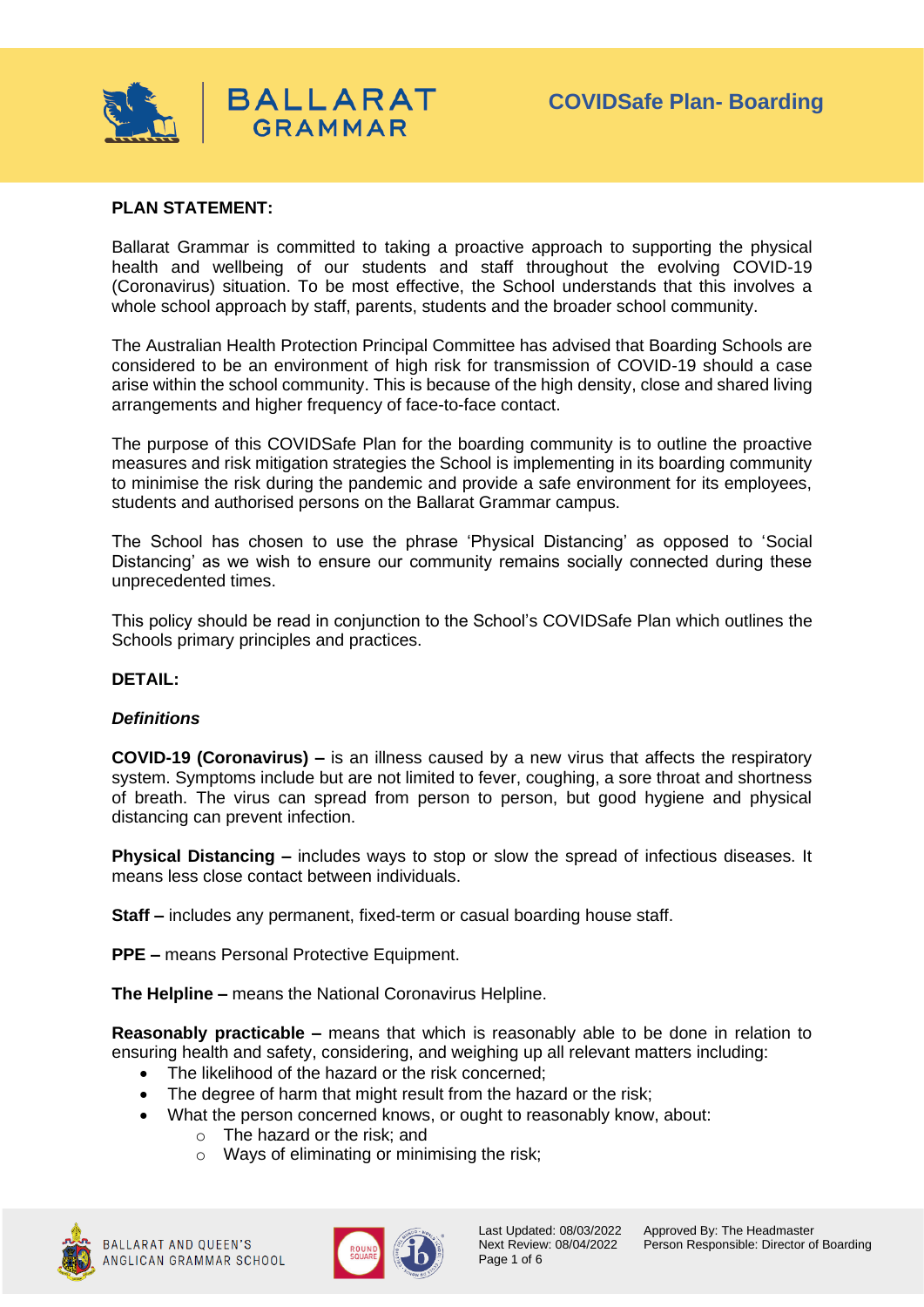

- **•** The availability and suitability of ways to eliminate or minimise the risk; and
- After assessing the extent of the risk and the available ways of eliminating or minimising the risk, including whether the cost is grossly disproportionate to the risk.

## **Part 1 – Rapid Antigen Testing Prior to Returning**

- 1. Prior to returning to the **Boarding House after holidays or on exeunt weekends**, students will be requested to undertake a Rapid Antigen Test.
- 2. Should a student test positive they will be required to adhere to all government recommendations and return or remain home with their parents and/or carers to complete their 7 days isolation period or as otherwise advised by the Department of Health.

## **Part 2 – Returning to campus**

- 1. Each student will be allocated a bedroom which adheres to Government recommendations regarding distancing, spread across all five boarding houses. Only the student/s allocated to this room, along with duty staff for the purposes of supervision, are permitted to be in this space. Students must not congregate within other student's bedrooms.
- 2. A staggered drop off time will be encouraged.
- 3. All students will be required to sanitise their hands prior to entering their Boarding House.
- 4. All gatherings should take place in the designated common room spaces and students should reside in these spaces for a maximum of two hours.
- 5. Students will be reminded to be mindful of physical distancing when using hallway spaces and doors.
- 6. Limited visitors will be allowed in Boarding areas as advised by the Boarding Coordinators.

# **Part 3 – Health and Testing**

- 1. Twice a week students will be requested to undertake Rapid Antigen Testing, Days and times will vary dependent on the house the student is allocated to.
- 2. In line with Government approval students 12 to 17 years will be provided training in how to test themselves if willing.
- 3. In line with Government approval students 12 to 17 years of age may perform their own Rapid Antigen Test once a week under supervision if willing.
- 4. Students who test positive will immediately be isolated and the School's Standard Operating Procedures for a Confirmed Positive Case will be followed.
- 5. At times, boarders may undergo a health screening as recommended by the Health Centre and/or in line with government requirements. This process may involve contactless thermometer checks carried out at the discretion of the Health Centre, Rapid Antigen Tests and/or students being asked to complete a survey regarding their health.
- 6. Students with cold- or flu-like symptoms will immediately be isolated and assessed by the Health Centre or **designated member of staff** and the following procedure followed:
	- 6.1 If permission has been provided take a Rapid Antigen Test. If the Rapid Antigen Test is positive relevant members of the Outbreak Management Team is to be notified and the Confirmed Case Standard Operating Procedure to be followed.
	- 6.2 If negative or permission has not been provided for a Rapid Antigen Test, and the Health Centre assessment concludes that there is any risk of infection, the Boarding Co-ordinators will be notified, and the student will be quarantined in the Health Centre or designated room pending further assessment. The student will be provided and given directions by the designed member of staff regarding proper use of PPE.

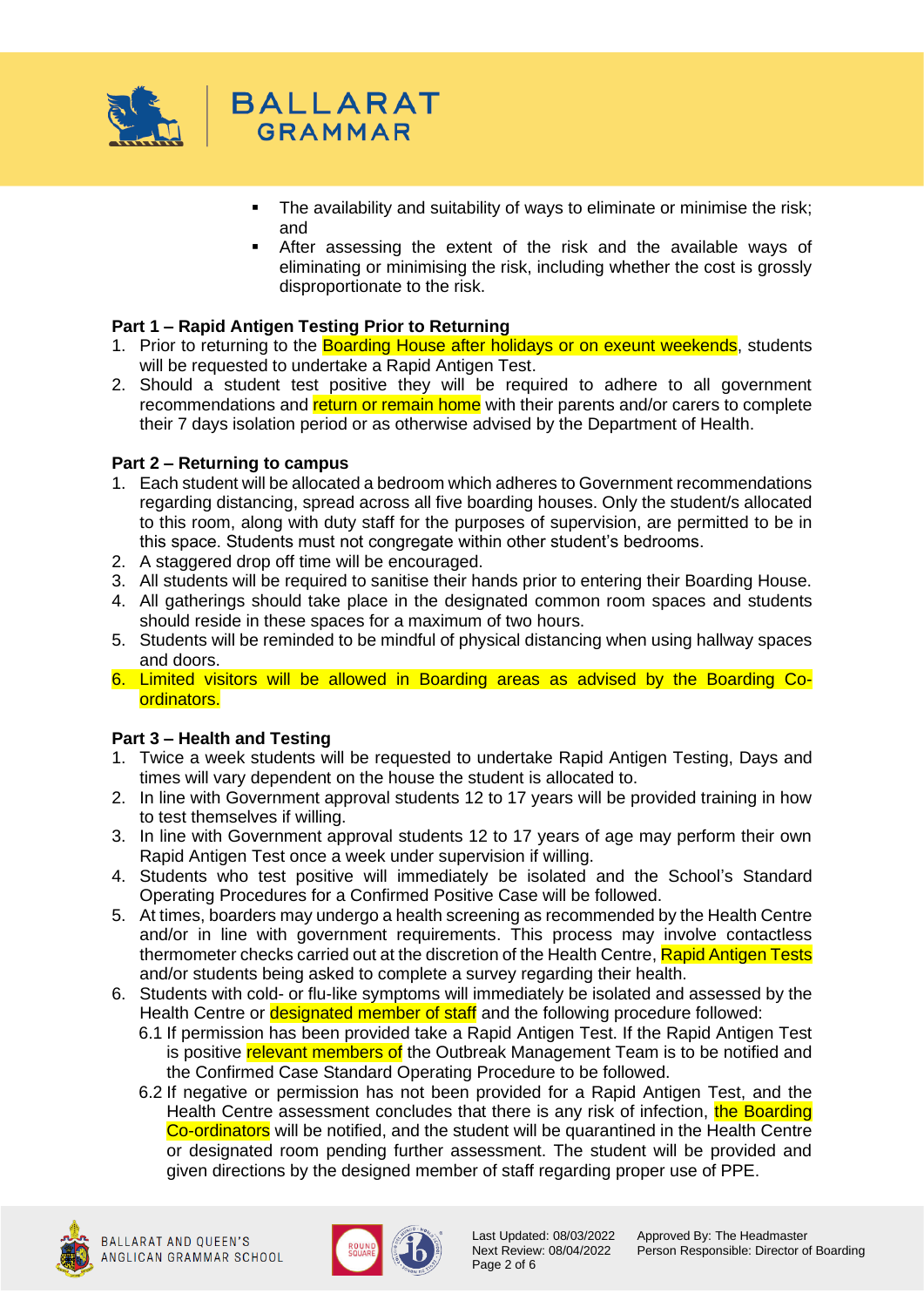

6.3 Parents will be contacted and advised that they can either stay in Ballarat in local accommodation or travel home (if able), to be tested in their local area or no longer have symptoms. Contact with the Helpline and any border restrictions (if applicable) will inform this decision.

### **Part 4 – Overnight management of identified flu-like presentations**

- 1. If a student presents with flu-like symptoms overnight or has a positive Rapid Antigen Test, the Boarding Head of House/Assistant Head of House will contact the Boarding Coordinators who will initiate the following overnight contamination procedure:
	- 1.1 If not already completed a Rapid Antigen Test will be completed. If positive, the designated overnight MOD will be notified and the student to remain in their room until they arrive. They will provide the student with PPE, as required to put on in their room. The designated overnight MOD will liaise with the Boarding Co-ordinator regarding whether the student should remain in their room or move to the Health Centre.
	- 1.2 Students in the zoned area will be required to be tested.
	- 1.3 The School will follow their Standard Operating procedures for a Confirmed Case.
	- 1.4 The student's parents and/or carer will be notified and asked to collect the student immediately.
	- 1.5 Close contacts may be provided the option to isolate in the boarding community. Should this occur the student and/or parent/ carer will need to agree to the Isolation Agreement.
	- 1.6 Should the preliminary assessment conclude that there is any risk of infection, the following procedure will be followed:
		- 1.6.1 If the parents and/or guardian is unable to collect the affected student overnight, or until the parents and/or guardian arrive at the School, the student will be accommodated in the upstairs bedroom of the Health Centre. If this space is not available, one of the Dare Street units will be made available.
		- 1.6.2 A male and female overnight MOD or Health Centre Nurse will be notified and asked to reside in the ground floor of the Health Centre or, if applicable, the second bedroom in the Dare Street unit.
		- 1.6.3 The boarder and staff member will adhere to contactless communication. The student will be checked at regular intervals as advised by the Helpline. Both the student and the staff member will be required to wear PPE as advised by the Helpline.
		- 1.6.4 Hand hygiene and physical distancing should be maintained at all times.
- 2. Based on advice from Grampians Health and the Outbreak Management Team the decision will be made as to whether students in the same area or zone of the boarding house will be classified as house like contacts. These isolation requirements will be in-line with Government recommendations and advice on a case-by-case basis.

#### **Part 5- Close Contacts**

- 1. In consultation with advice received from Grampian Health on a case-by-case basis boarders will be provided with the option to remain in the boarding house provided the student and their parent/ career agree to the following:
	- 1.1 Close/ Household contacts will be limited to rooms only;
	- 1.2 Students will be zoned in shower and toilet cubicles as a risk mitigation strategy, but these zones will not necessarily fall within the close contact definition;
	- 1.3 Increased cleaning will occur in shared spaces;
	- 1.4 If a student tests positive, they will be moved to the Health Center or designated space and their parents will be required to collect them immediately;





Page 3 of 6

Last Updated: 08/03/2022 Approved By: The Headmaster<br>Next Review: 08/04/2022 Person Responsible: Director of Person Responsible: Director of Boarding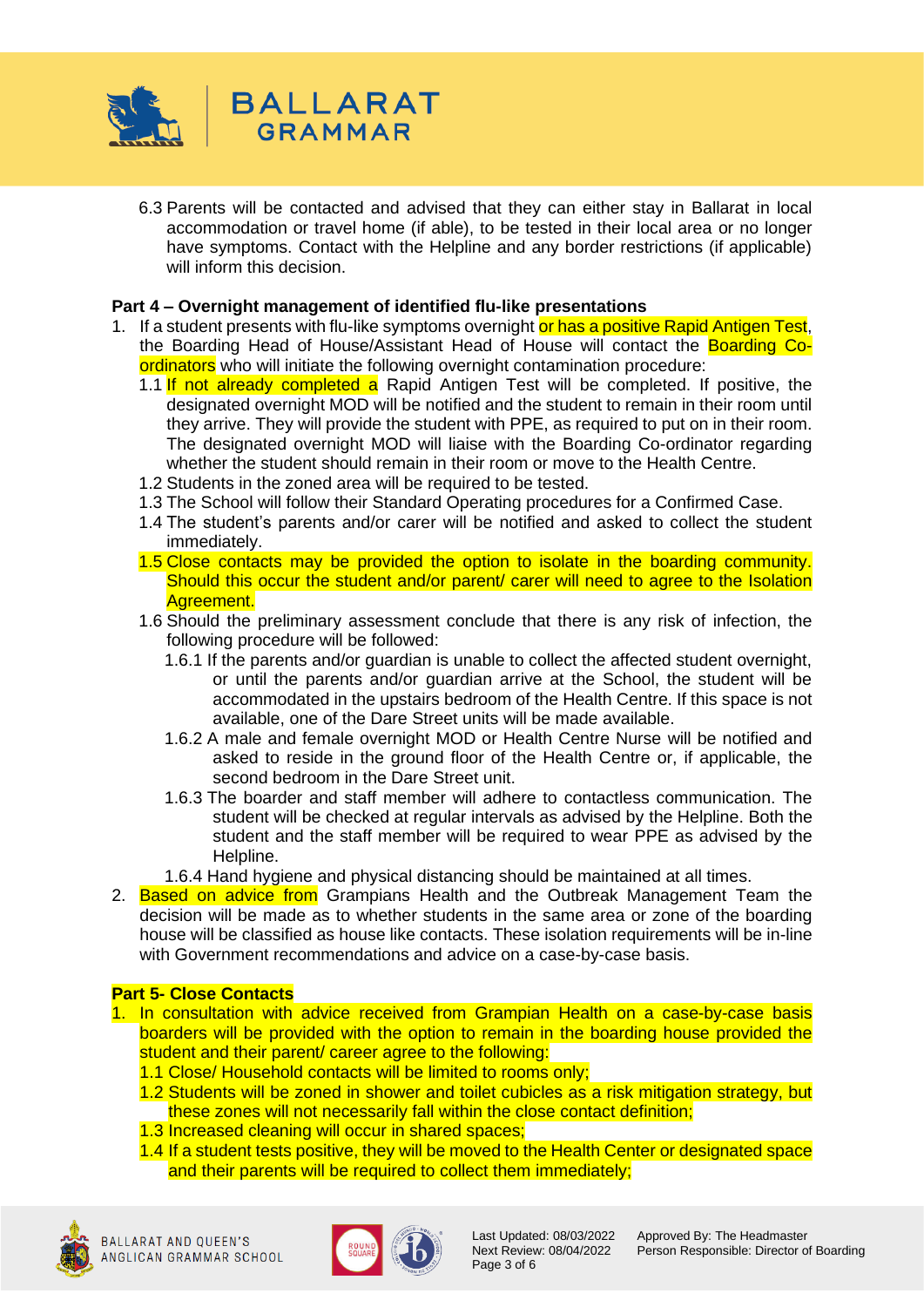

- 1.5 Students will be required to continue their schooling in their rooms for the duration of their 7-day isolation period;
- 1.6 Each house will be provided with an outdoor, backyard space to spend as much time as possible and eat meals (whilst not crossing over with other rooms);
- 1.7 Be provided with a designated toilet and shower for close contacts, whilst being aware that they will at times share corridors and transitional spaces to move to outdoor areas and toilets/ showers. Students will wear masks and have increased hand hygiene practices before entering these spaces;
- 1.8 Parents will return a signed isolation agreement ensuring the risks of the isolation period;
- 1.9 Students will be provided with as much time outside as possible;

**BALLARAT** GRAMMAR

1.10 Daily RAT tests will be completed or as otherwise recommended by the Health Centre.

## **Part 6 – Dining Hall**

- 1. In order to adhere to government recommendations of physical distancing, the following procedure will apply to the Dining Hall:
	- 1.1 All meals will be plated up and handed to students to avoid potential contamination of food service area, particularly via food service implements.
	- 1.2 Students will be encouraged to eat meals outside, weather permitting.
	- 1.3 When eating inside, students will be asked to sit on tables with their zoned area.
	- 1.4 Once a student has finished their meal, they will return their empty plate and cup to the designated drop off point taking note of the entry and exit points.
- 2. In relation to the entry and exit of the Dining Hall the following procedure will apply:
	- 2.1 Students will be required to enter via designated doorway (eastern side of the Dining Hall) and exit via western end.
	- 2.2 Students will be asked to wash their hands or be provided with hand sanitiser on entry and asked to move directly to their seat.
- 2.3 Students will be asked to wash their hands or provided hand sanitiser prior to returning
- 3. After each meal, the Dining Hall and tables will be cleaned.

## **Part 7 – Boarding House Facilities**

- 1. In all common areas of the boarding house the following procedure will apply:
	- 1.1 Where reasonably practical, students will be confined to their designated areas within their allocated boarding houses.
	- 1.2 Common areas within these designated facilities will be cleaned by staff daily.
	- 1.3 Common rooms and spaces will have a 2 hour limit.
	- 1.4 Hand sanitiser will be made available at all entry and exit points and in common areas.
- 2. In all showers and bathroom facilities the following procedures will apply:
	- 2.1 Hand sanitiser will be located at the entry points of all bathrooms. Students will be asked to sanitise prior to entry.
	- 2.2 Students will be required to keep all of their toiletries in their room, in a container with a lid. This container should be used to carry toiletries to and from allocated bathroom spaces.

2.3 Toilets and showering will occur in zoned areas for each student.

## **Part 8 – Access and Entry to Boarding Houses**

1. On campus boarding houses will be locked electronically between 8:50am-3:25pm for cleaning by cleaning staff. Students will not have access to the boarding houses during this time, with the exception of Year 12's on a Wednesday afternoon.

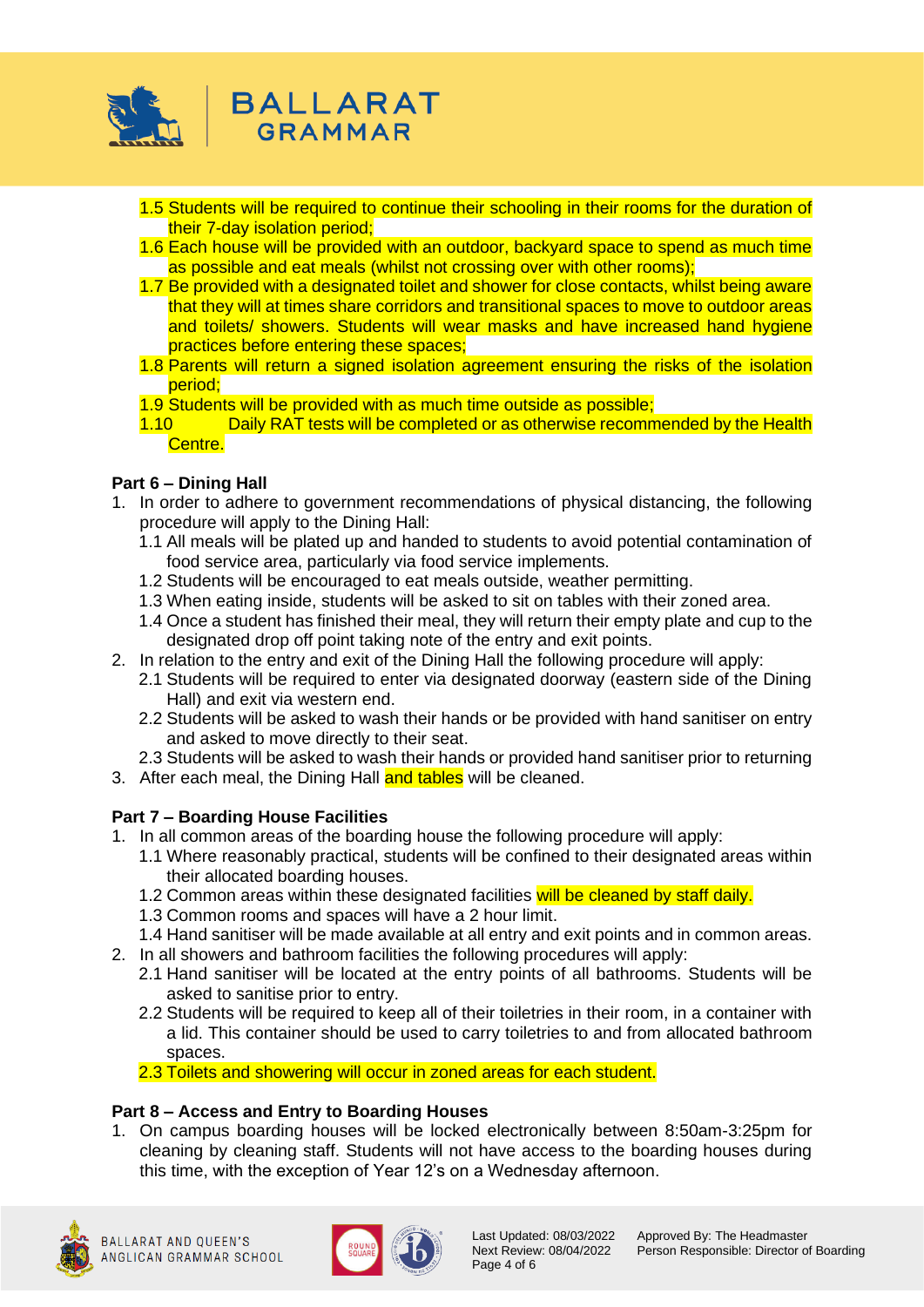

- 2. Students are not permitted to enter other boarding house.
- 3. Physical distancing stickers will be visible at the entry and exit points of each boarding house to increase awareness of maintaining a 1.5 meter distance from other individuals.
- 4. Any parents or guardians wanting to visit their child on campus should organise to meet them outside of school grounds to minimise risk of potential spread.
- 5. Every entry and exit point of each boarding house will contain a hand sanitising station that must be used by each individual who enter and exits these buildings.

## **Part 9 – Student Leave**

- 1. Students will be encouraged to maintain an active lifestyle throughout their time on campus. Regular exercise will be a key part of this. Students will be able to exercise with other students in groups of what current Victorian Government recommendations allow.
- 2. All students will be allowed local leave.
- 3. Students will not be permitted to use public transport whilst residing in the Boarding House, unless no other option is available, and approval is obtained from the Head of House. If public transport is to be used, a face mask must be worn.

### **Part 10 – Staff**

- 1. All staff working in the Boarding house will receive an induction into the new policy and procedures prior to their first shift. This will be completed by the Boarding Co-ordinator, or their delegate, at least 48 hours prior to commencing duties in the Boarding House.
- 2. Staff will be provided guidance by the School's Wellbeing Staff on how to best support and communicate with students during what can be a stressful and unknown time for them.
- 3. All staff are requested to monitor their own health carefully and notify the Boarding Head of House if they are unwell for a shift.
- 4. All staff will be required to wear a face mask in accordance with Government requirements. However, if staff and students are only interacting with other students and staff whom they share residential quarters with, they do not need to wear a face mask (although strongly recommended) while inside their boarding house, in recognition that this is their home away from home.
- 5. All staff are required to have received their booster vaccination.
- 6. The School will work with vulnerable members of staff and if required, their health professional to decide on whether it is safe for them to be working in the Boarding House.

#### **Part 11 – General**

- 1. Students will be required and encouraged to maintain physical distance from each other at all times.
- 2. Until further notice, no visitors will be permitted in Boarding House areas without permission from the Boarding Co-ordinator and/or the Headmaster.
- 3. All boarding students will be provided with a reusable face mask which will be washed every weekday.
- 4. Staff and students will be required to adhere to Government requirements regarding the use of face masks.
- 5. Each Boarding house has surgical masks available to staff and students.
- 6. Clear signage will be displayed throughout the Boarding House about transmission reduction strategies.
- 7. Students will be required to wash their hands and/or use sanitiser upon entry to the Boarding House.
- 8. Students will be strongly encouraged to not share belongings, such as mobile phones, to limit contact with surfaces as is reasonably practical.